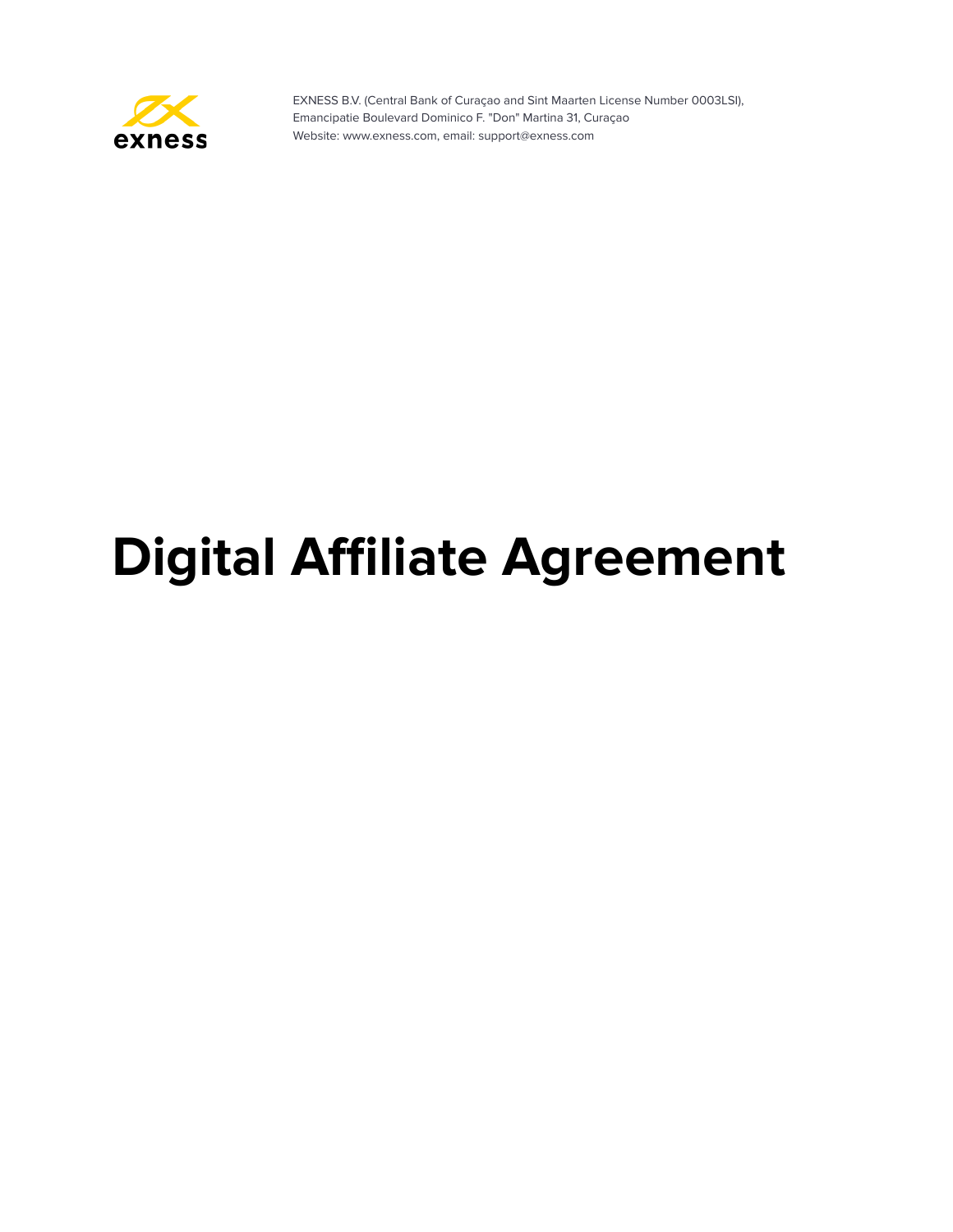

# **Terms and Conditions:**

This Digital Affiliate Agreement, along with any applicable Insertion Order (hereinafter the "Agreement") shall define the conditions and procedures for cooperation between the Digital Affiliate (hereinafter the "Publisher") and EXNESS B.V. (hereinafter the "Advertiser")

## **1. Definitions**

- a) **Affiliated Entity/Entities ("Affiliates")**: with respect to the Advertiser shall mean any entity which, directly or indirectly, controls, is controlled by, or is under common control with the Advertiser. The Advertiser may publish to the Site(s) the details of its Affiliated Entities which are providing services in relation to any trading in financial instruments and to which the Publisher may introduce Clients to.
- b) **Client:** any physical person or entity with whom the Advertiser and/or any of its Affiliated Entities concluded a Client Agreement.
- c) **Client Agreement:** an agreement between the Advertiser and/or its Affiliated Entities and the Client for the provision of services in relation to any trading in financial instruments offered by the Advertiser and/or its Affiliated Entities.
- d) **CPA** (Cost Per Action) means the fee paid by Advertiser to Publisher for each Qualified Trader referred by a Publisher to the Site(s).
- e) **CPL** (Cost Per Lead) and or **CPR** (Cost Per Registration) means the fee paid by the Advertiser to the Publisher for each Referred Client referred to Advertiser's and/or any of its Affiliated Entities' Site(s) from Publisher's performance of its obligations under this Agreement;
- f) **Disclosing Party** means the Party disclosing or providing Confidential Information (either directly or through such Party's Representatives) to the recipient or the recipient's Representatives.
- g) **Effective Date** means the start date of the Service.
- h) **Fraud Traffic** means any deposits, revenues or traffic generated through illegal means and/or in bad faith to generate false Publisher Commission and/or defraud the Advertiser, regardless of whether or not it actually causes damage to the Advertiser. Fraud Traffic includes, but is not limited to spam; cold-calling; performing actions which infringes the Client Agreement; false advertising; click fraud, incentive fraud etc; chargeback by a Qualified Trader and/or Referred Client in relation to its deposit(s); deposits generated by stolen credit cards; collusion; manipulation or abuse of the system; creation of false accounts for the purpose of generating Publisher Commission; offers to share the Publisher Commission directly or indirectly with Qualified Traders; unauthorized use of any third-party accounts, copyrights, trademarks, intellectual property; offering or providing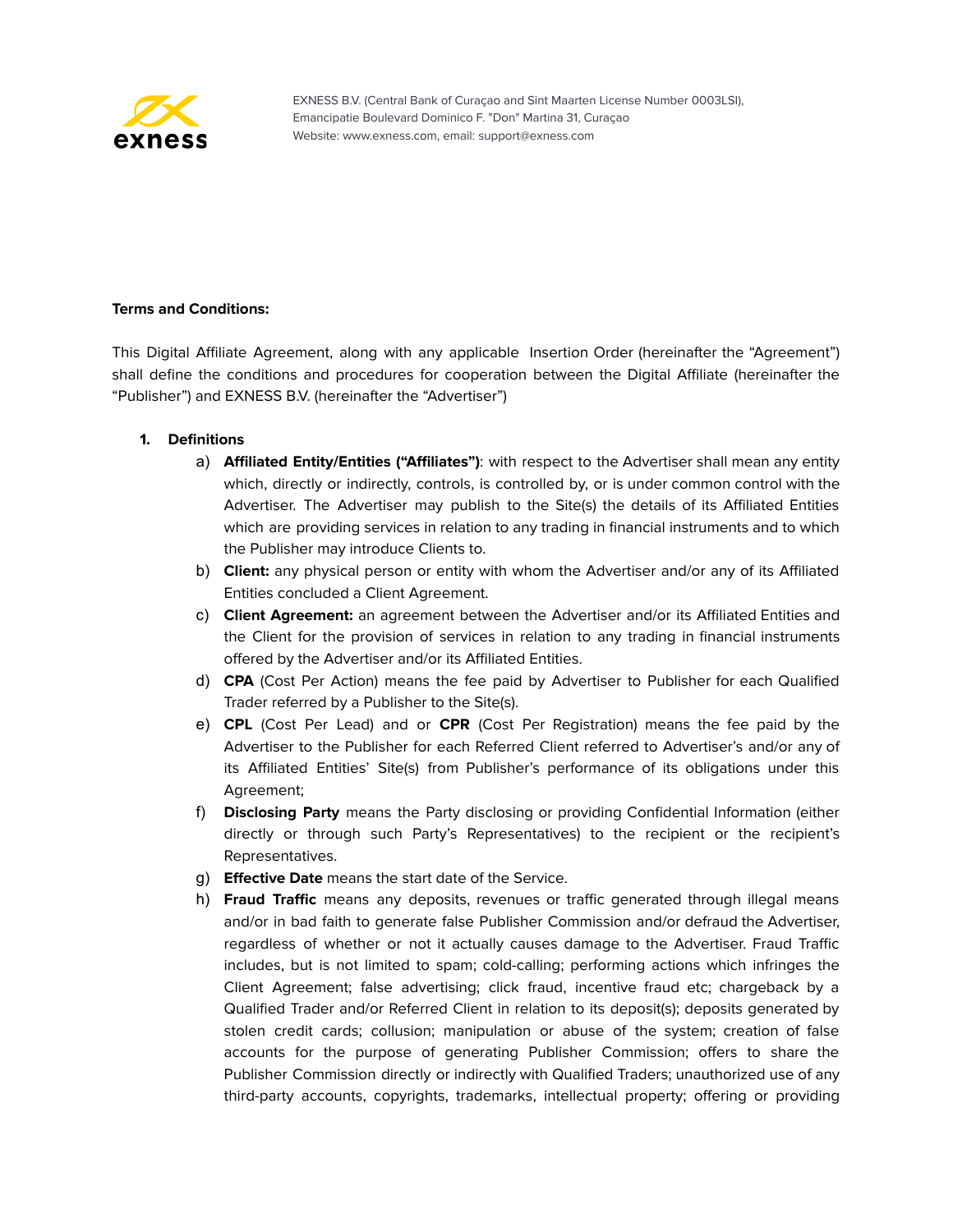

unauthorized incentives (financial or otherwise) to potential Qualified Trader either directly or indirectly (including, without limitation, the sharing by the Publisher of the Publisher Commission).

- i) **First Time Deposit (FTD)** means the sum of deposits performed by an Introduced Client, strictly within a twenty-four hour timeframe, counting from the time that the first deposit is made. The minimum FTD required by an Introduced Client, is determined by the Advertiser in its sole discretion and communicated to the Publisher.
- j) **Introduced Client**: any physical person or entity who has been introduced by the Publisher to the Advertiser and/or to any of its Affiliated Entities through a Tracking Link and with whom the Advertiser and/or any of its Affiliated Entities concluded a Client Agreement.
- k) **Investor:** shall have the meaning given under the Client Agreement.
- l) **Law** means any statute, treaty, ordinance, rule, regulation, permit, order, writ, injunction, judicial decision, decree, code or other legally binding requirement of any governmental authority that may be in effect from time to time.
- m) **Promotional Material**: any material provided by the Advertiser to the Publisher and used by the Publisher in order to promote any activity related to the Advertiser and/or its Affiliated Entities or the Site for the purpose of this Agreement, including but not limited to logos, banners, promo links etc.
- n) **Prospective Client**: any physical person or entity who has been introduced by the Publisher to the Advertiser and/or to any of its Affiliated Entities prior to the conclusion of a Client Agreement with the Advertiser and/or with any of its Affiliated Entities.
- o) **Partner Account(s)** means the unique account assigned by the Advertiser to any Publisher for the purpose of receiving the Publisher Commission.
- p) **PM Investor**: shall have the meaning given under the Client Agreement.
- q) **Probation Period:** means a period of two (2) consecutive months since an Introduced Client's First Time Deposit. The Advertiser retains the right to renew the Probation Period for two months in each and every case (if any) that the Publisher has failed to maintain active Qualified Traders for a period of two months.
- r) **Publisher Commission**: means the amount payable to the Publisher, in accordance with the payment model, based solely and exclusively on the Advertiser's data and calculations as specified on https://get.exnessaffiliates.help/hc/en-us/articles/360011050239-Payouts from time to time.
- s) "**Qualified Trader(s)**" means a distinct, unique Introduced Client, during the term of this Agreement, solely through the Tracking Link; provided that such internet user: (i) is over the age of legal capacity in the applicable jurisdiction; (ii) accesses a Site directly through the Tracking Link, (iii) has not been an active client of the Advertiser and/or of its Affiliated Entities before; (iv) has satisfied the minimum First Time Deposit (FTD); (v) is not located in any country other than those prescribed [herein](https://get.exnessaffiliates.help/hc/en-us/articles/360011050239-Payouts) in the following lin and/or those countries being accepted by the Advertiser from time to time at its sole discretion the GEO target section on the insertion order; (vi) has been verified and is accepted as a client of the Advertiser and/or of any of its Affiliated Entities under any applicable sign up or identity verification procedure (KYC) and/or other procedures which Advertiser and/or of its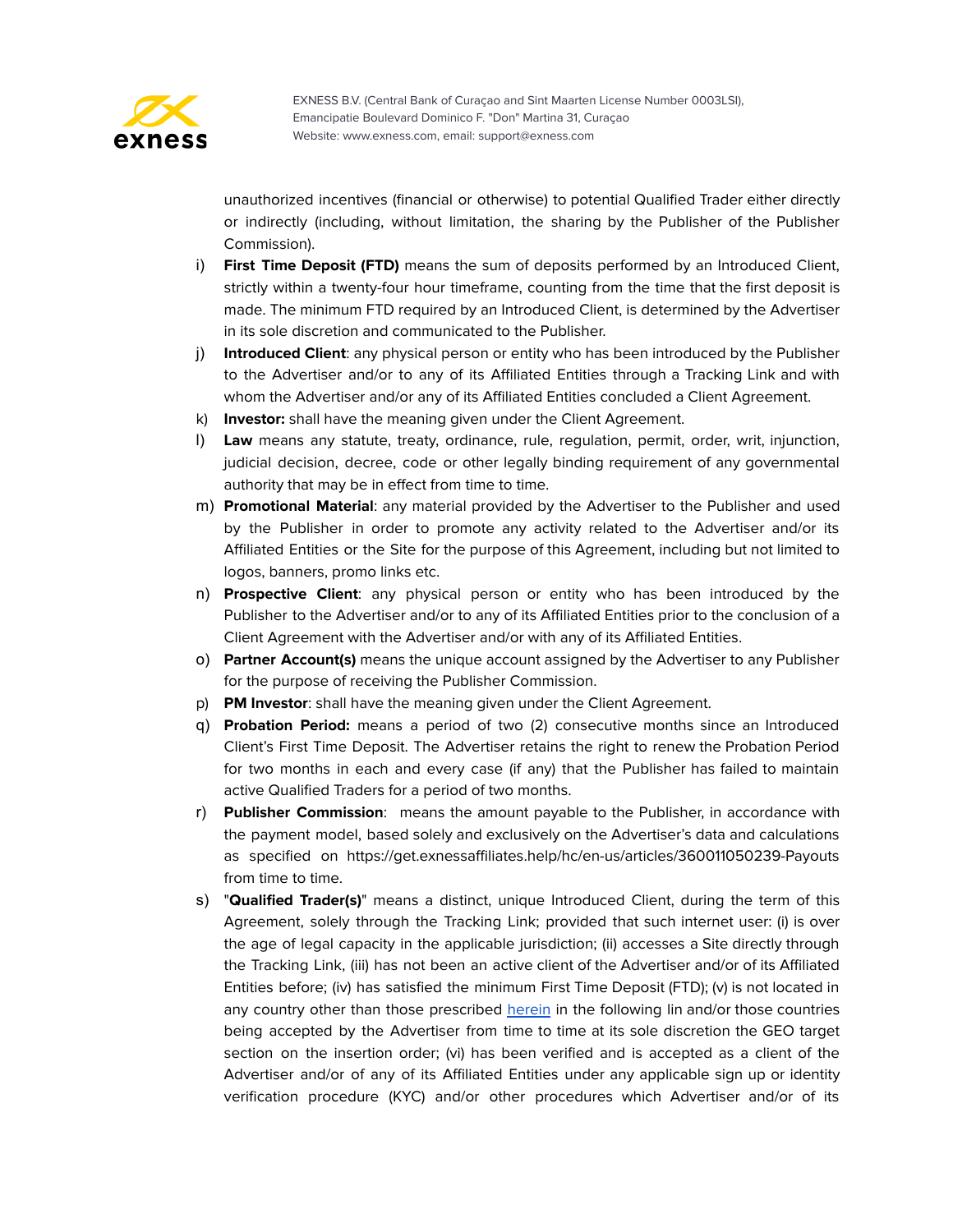

Affiliated Entities may require from time to time; (vii) has agreed to and accepted the Advertiser's and/or any of its Affiliated Entities' Client Agreement; (viii) is not involved in a Fraud Traffic; (ix) is not a computer generated user, such as a robot, spider, computer script or uses any other automated, artificial or fraudulent method (x) has been approved by the Advertiser's and/or of its Affiliated Entities' AML department; (xi) is not a resident of the Restricted Countries; and (xii) has adequately fulfilled any other qualification criteria that the Advertiser and/or its Affiliated Entities may introduce from time to time at its sole discretion. It is hereby clarified that neither a Publisher nor any of its Relative(s) are eligible to become Qualified Traders under such Tracking Link, and should Publisher or any of its Relative(s) do so register, Publisher will not be eligible to receive the applicable and/or pending Publisher Commission or any other compensation whatsoever.

- t) **Receiving Party** means the Party receiving the Confidential Information (either directly or indirectly through such Party's Representatives) from the Disclosing Party or the Disclosing Party's Representatives.
- u) **Referred Client** means a distinct, unique Introduced Client, during the term of this Agreement, solely through the Tracking Link; provided that such internet user: (i) is over the age of legal capacity in the applicable jurisdiction; (ii) accesses a Site directly through the Tracking Link, (iii) has not been an active client of the Advertiser and/or of any of its Affiliated Entities before; (iv) is not located in any country other than those prescribed in the GEO prescribed [herein](https://get.exnessaffiliates.help/hc/en-us/articles/360011050239-Payouts) and/or those countries being accepted by the Advertiser from time to time at its sole discretion ; (v) has been verified and is accepted as a client of the Advertiser and/or of any of its Affiliated Entities under any applicable sign up (has completed email and phone number verification) or identity verification procedure (KYC) and/or other procedures which Advertiser and/or its Affiliated Entities may require from time to time; (vi) has agreed to and accepted the Advertiser's and/or any of its Affiliated Entities' Client Agreement; (vii) is not involved in a Fraud Traffic; (ix) is not a computer generated user, such as a robot, spider, computer script or uses any other automated, artificial or fraudulent method (x) has been approved by the Advertiser's and/or its Affiliated Entities' AML department; (xii) is not a resident of the Restricted Countries; and (xiv) has adequately fulfilled any other qualification criteria that the Advertiser and/or its Affiliated Entities may introduce from time to time at its sole discretion. It is hereby clarified that neither a Publisher nor any of its Relative(s) are eligible to become Referred Clients under such Tracking Link, and should Publisher or any of its Relative(s) do so register, Publisher will not be eligible to receive the applicable and/or pending Publisher Commission or any other compensation whatsoever.
- v) **Representatives** means, with respect to a particular Party, such Party's (i) Affiliates, (ii) officers, directors and employees, (iii) attorneys, accountants and financial advisors, and (iv) officers, directors and employees of such Party's Affiliates, who shall each be legally obligated to observe and perform the obligations of such Party and to keep and treat the Disclosing Party's Confidential Information received hereunder in a manner consistent with the terms hereof.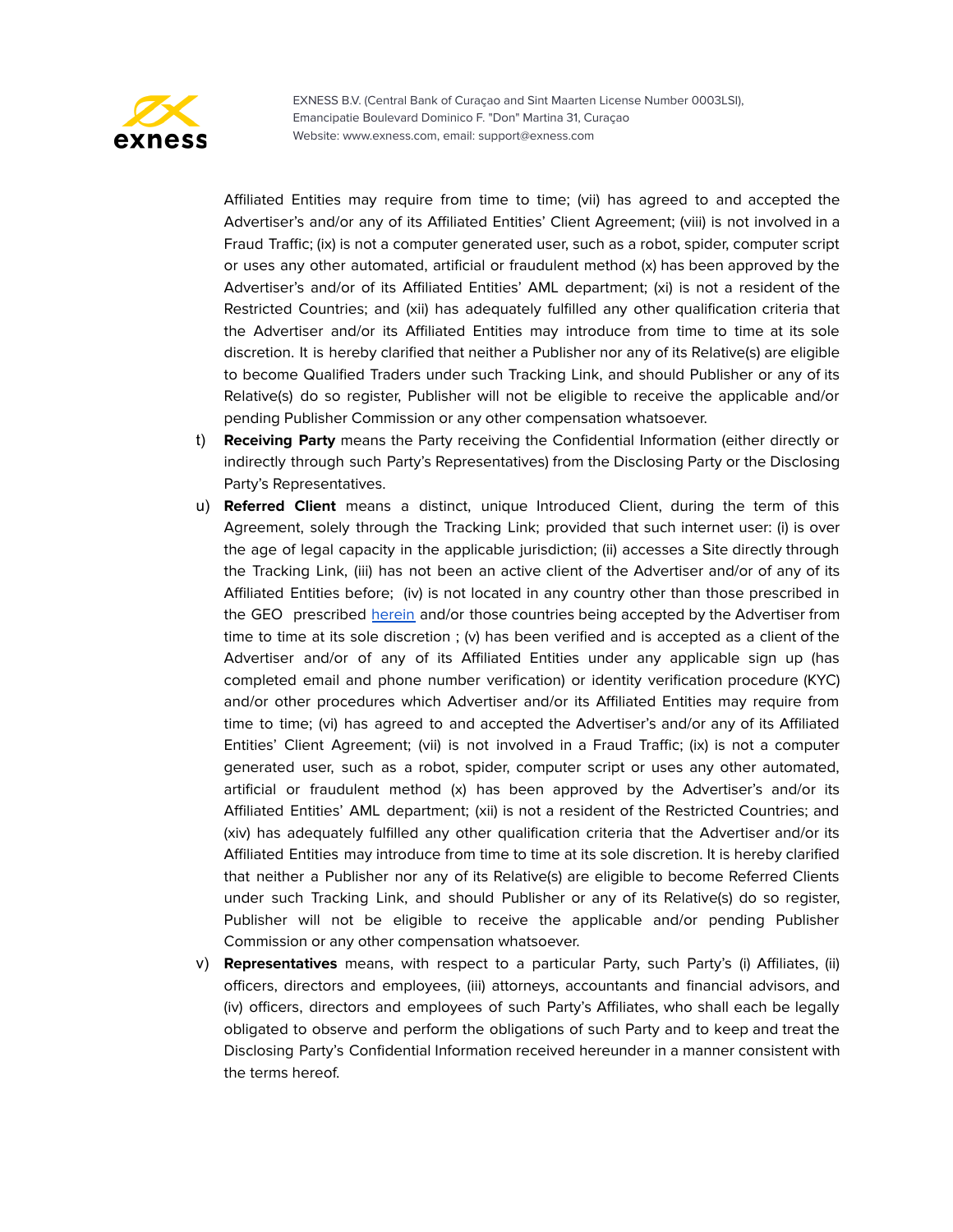

- w) **Restricted Countries** means any of the jurisdictions/territories to which the Advertiser and/or its Affiliated Entities does not offer services to, as detailed on the Site, as amended from time to time
- x) **Service:** Refers to the service Publisher provides for Advertiser through its own and its partner's media resources such as internet websites or software applications ("Publisher's Media Resources")
- y) **Site(s)** without limitation shall mean the websites **[www.exness.com](http://www.exness.com)** and [www.exnessaffiliates.com](http://www.exnessaffiliates.com) that will be used by the Advertiser to communicate to the Publisher from time to time, or any such other website or sub-domain as the Advertiser may maintain from time to time and communicated to the Publisher.
- z) **Tracking Link or Partner Link** means the unique hyperlink that the Advertiser provides exclusively to the Publisher, enabling the Publisher to refer Qualified Traders to the Site(s) and enables the Advertiser to identify the Publisher that has referred such Referred Clients and/or Qualified Traders for the purpose of calculating Publisher's Commission.
- aa) **Territory** means the country or territories prescribed [herein](https://get.exnessaffiliates.help/hc/en-us/articles/360011050239-Payouts) and/or those being accepted by the Advertiser from time to time (GEO Target).

# **2. Service**

2.1. The Advertiser desires to have the Publisher perform certain digital advertising or other related services in Territory and the Publisher agrees to render the Service to the Advertiser.

## **3. Publisher's rights and Obligations**

3.1 In order for any physical person or entity to become a Publisher, such applicant must complete the relevant application procedure as available from the Advertiser from time to time. It is up to the Advertiser's discretion to accept or reject any applicant as a Publisher or request additional information and/or documentation from the applicant for further review by the Advertiser.

3.2 Upon execution of the present Agreement, the Advertiser grants to the Publisher a non-exclusive, non–transferable right to direct Prospective Clients to the Site, subject to the terms and conditions of this Agreement, and the Advertiser will provide the Publisher with a Tracking Link linked to the Site(s).

3.3 The Publisher gives the Advertiser the non-exclusive, non-transferable right to use the Publisher's name and/or trademark for free for the duration of this Agreement so that the Advertiser may fulfill its obligations under this Agreement.

## **4. Advertiser's Rights and Obligations**

4.1 The Advertiser and/or any of its Affiliated Entities retain the right to refuse registration as a Client to any Prospective Client introduced by the Publisher.

4.2 The Advertiser and/or its Affiliated Entities shall be the sole and exclusive proprietor of any personal data disclosed and/or related to the Introduced Clients.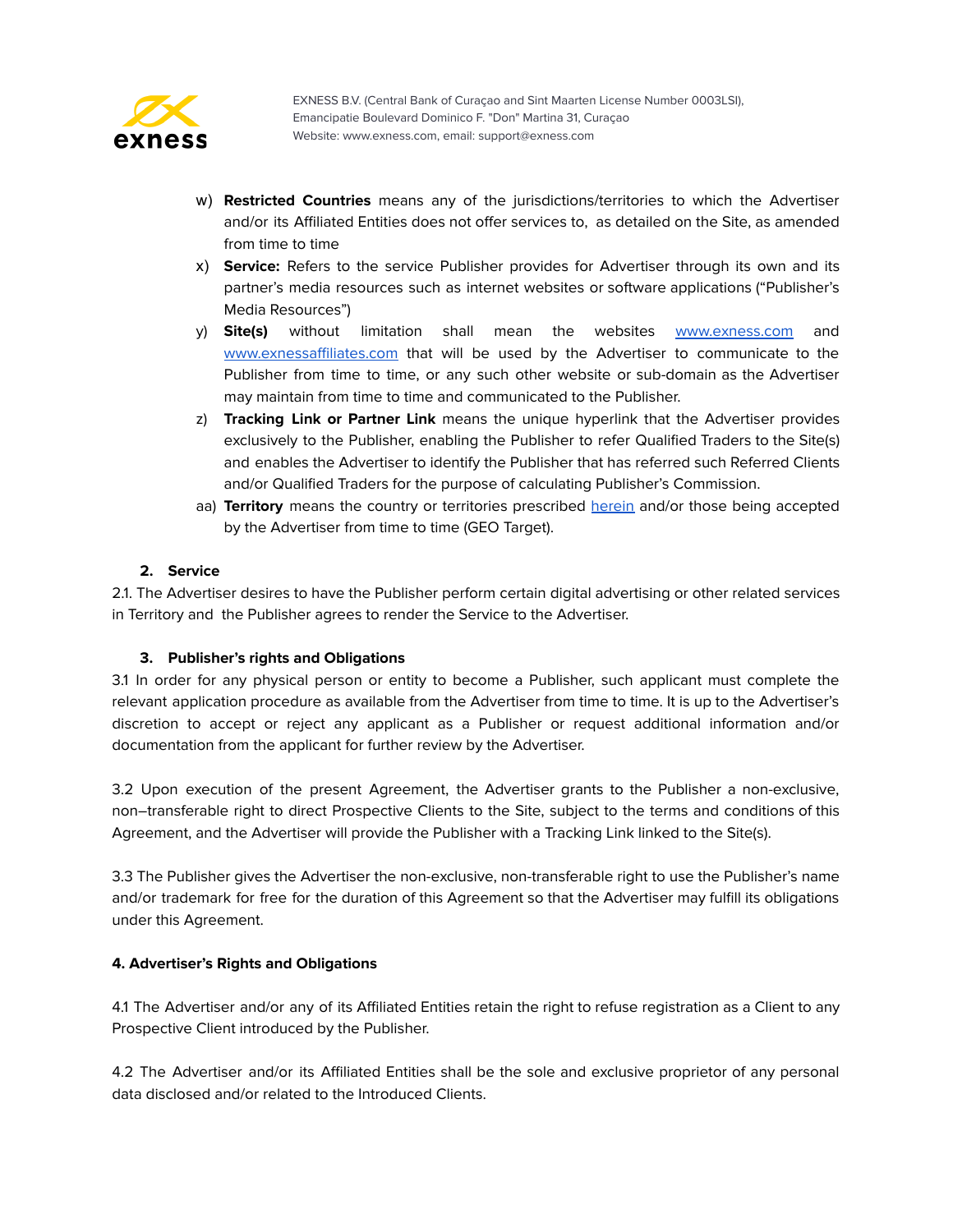

4.3 The Advertiser has the right to monitor the Publisher's site and request the Publisher to make amendments as deemed necessary and the Publisher is obliged to comply with such amendments.

4.5 The Advertiser and/or its Affiliated Entities undertake to:

- a. Fulfill its obligations under this Agreement in good faith;
- b. Save information about all Introduced Client transactions, for such period as may be reasonably required for the purposes of this Agreement;
- c. Pay Publisher Commission for Introduced Clients, except in the following circumstances:
	- When the Introduced Client and the Publisher are the same person/entity;
	- When the Publisher acts in breach of the terms of this Agreement or if applicable the Client Agreement concluded between the Advertiser and/or its Affiliated Entities and the Publisher as a Client;
	- When one of the reasons mentioned in term 8.4 below prevails.
	- The Introduced Client has been introduced to both the Advertiser and an Affiliated Entity/Entities or to more than one of the Advertiser's Affiliated Entities.

## **5. Representations and warranties**

5.1 The parties hereby represent and warrant that each of the statements below, which are contained in this Section 5 is true, complete, correct and not misleading in all material respects on and as of the date hereof.

- a. Each Party is an entity duly organized, validly existing and in good standing (only applicable if the Publisher is an entity and not a natural person).
- b. The execution of this Agreement by an authorised person whose signature is set forth below at the end hereof has been duly authorized by all necessary corporate action of each Party;
- c. When executed and delivered by the Parties, this Agreement will constitute the legal, valid and binding obligation of the Parties;
- d. The Advertiser warrants that the products/services and the materials for digital marketing provided by Advertiser have been and are in compliance in all material respects with all applicable laws and will not violate any legitimate rights enjoyed by any third parties;
- a. The Publisher is over 18 years old and has the capacity to enter into this Agreement.

## 5.2. Moreover, the Publisher undertakes the following:

- a. To act in good faith and not make any false and/or misleading representations or statements in relation to the Advertiser or the services provided by the Advertiser and/or by any of its Affiliated Entities that the Publisher knows or ought reasonably to know are likely to prejudice or to bring into disrepute in any manner the Advertiser's and/or its Affiliated Entities' business or reputation or that of any of the Advertiser's associates;
- b. To cooperate with the Advertiser to review complaints by Clients introduced by the Publisher;
- c. To cooperate with the Advertiser and promptly submit any documentation and/or evidence required by the Advertiser in relation to the dealings of the Publisher with the Clients, involving the Advertiser in any way whatsoever;
- d. Not knowingly do or commit (or permit to be done or committed) any act, matter or thing that the Publisher knows or ought reasonably to know is likely to put the Advertiser in breach of any of the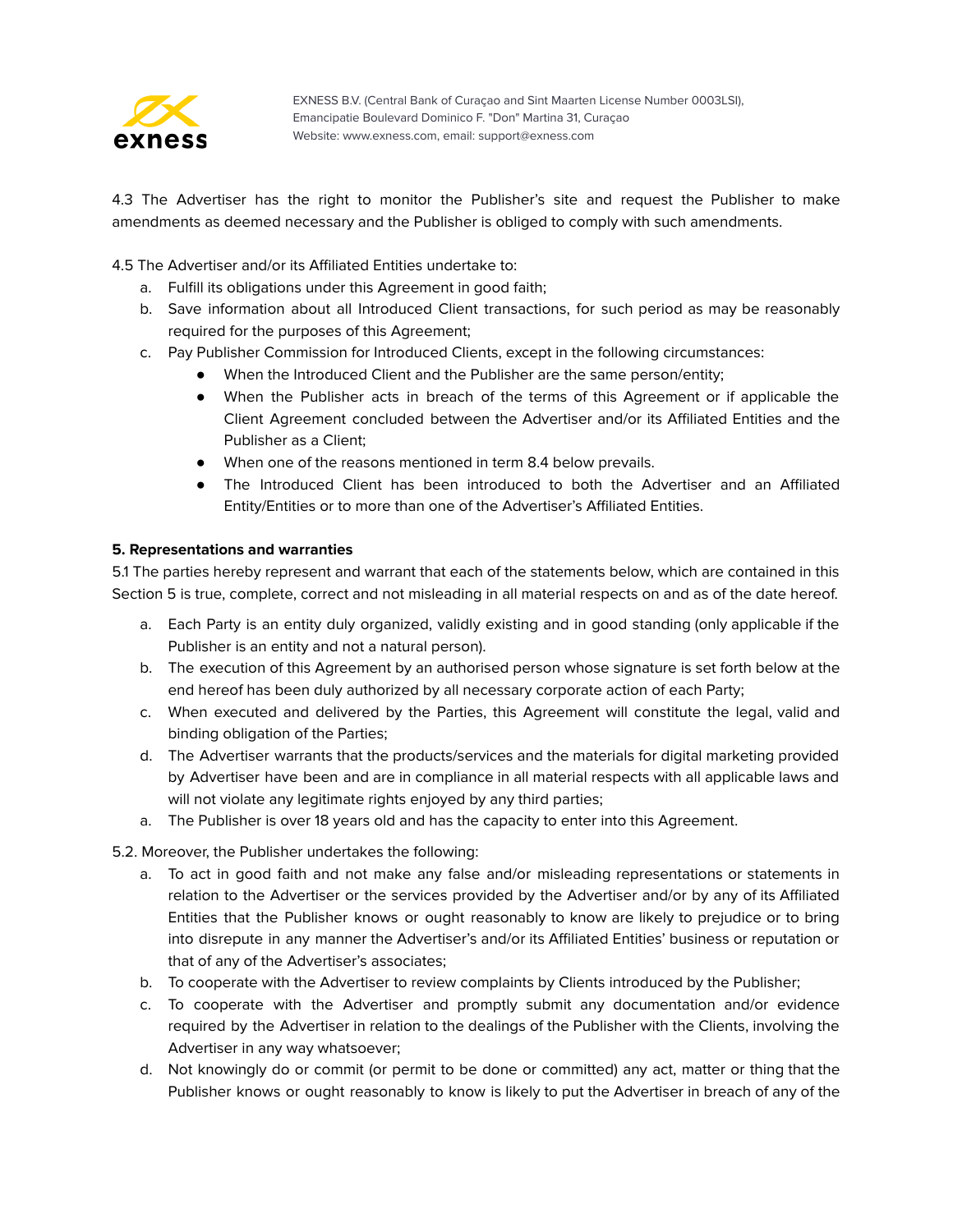

provisions of the Client Agreement between the Advertiser and/or its Affiliated Entities and the Clients or the provisions of existing legislation;

- e. To cooperate with the Advertiser and promptly submit any information and/or documentation required by the Advertiser;
- f. To perform his/her obligations under this Agreement and otherwise conduct his/her business and affairs in accordance with such professional and ethical standards as are widely regarded as being best practice and in accordance with any applicable laws or regulations. The Publisher shall not take any steps which would cause the Advertiser and/or any of its Affiliated Entities to fail to observe the standard of behavior reasonably expected of persons in the Advertiser's position and will comply with all applicable laws and rules and requirements applicable to the Publisher or the Advertiser and disclose to the Advertiser promptly any complaint, regulatory investigation, or disciplinary action or any other development that may have a material impact on the Publisher's ability to provide the services hereunder in accordance with provisions of existing legislation;
- g. To provide the Advertiser with all necessary information and documents about the Services rendered under this Agreement;
- h. To notify the Advertiser immediately of any actual or potential contravention of any such legal or regulatory requirements and the Advertiser is entitled to assume that any necessary authorisation, license and/or consent remains in effect until the Publisher notifies the Advertiser otherwise;
- i. To notify the Advertiser immediately if any actual or proposed judgment, order, or disciplinary sanction is imposed upon or entered against the Publisher or any other action or claim is taken against him/her (including without limitation any pending litigation), in relation to his/her activities under the provisions of existing legislation which has, or may have, in the Advertiser's reasonable opinion, a material adverse effect on its reputation or financial standing;
- j. To indemnify the Advertiser against any loss or liability suffered by the Advertiser and/or any of its Affiliated Entities as a result of the contravention of any legal or regulatory requirements on the part of the Publisher or as a result of or related to the actions of the Publisher during and after the termination of the Agreement.
- k. The Publisher hereby warrants to the Advertiser that the Service rendered has been and is in compliance in all material respects with all applicable Laws promulgated in Territory;
- 5.3. The Publisher shall not:
	- a. Except as provided herein, advertise in any manner the Advertiser and/or its Affiliated Entities or any of the services provided by the Advertiser and/or its Affiliated Entities;
	- b. alter, adapt, reproduce, enhance, translate, reverse engineer, decompile, disassemble or otherwise modify or engage in any other manipulation of the promotional and/or advertising material provided by the Advertiser in relation to the services.
	- c. Unless otherwise agreed between the Parties, contact or interact in any way with Prospective Clients and/or Introduced Clients;
	- d. Accept money from Prospective Clients and/or Introduced Clients on behalf of or for the benefit of the Advertiser and/or of its Affiliated Entities or trade on behalf of Introduced Clients;
	- e. Make changes to any documents including the Advertiser's and/or its Affiliated Entities' legal documents and/or any Promotional Material;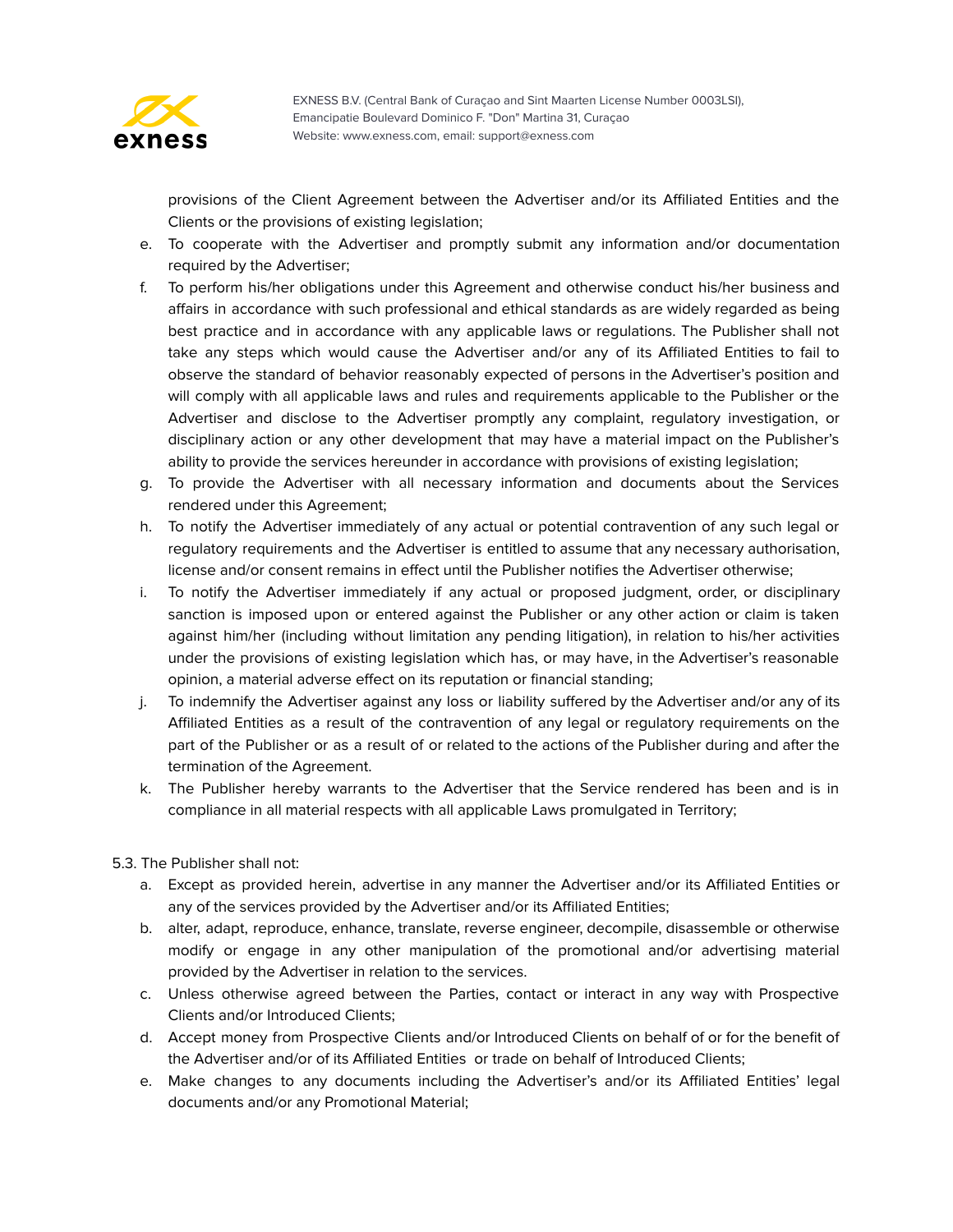

- f. Target clients from territories other than those specified in the IO;
- g. Make any representation or warranty concerning the Advertiser or its Affiliated Entities except as authorised by the Advertiser;
- h. In his/her capacity as Publisher, incur any liability on behalf of the Advertiser and/or of its Affiliated Entities or in any way pledge or offer credit on behalf of the Advertiser and/or of its Affiliated Entities or accept or enter into any contract binding upon the Advertiser or its Affiliated Entities.

## **6. The Use of promotional Material**

6.1 The Publisher shall only use Promotional Material provided and approved by the Advertiser in order to provide the Services provided by the Agreement. Any other material created by the Publisher and used for advertising, including but not limited to creatives, landing pages, domains, emails and more should be submitted to the Advertiser for prior approval before launching.

6.2 Any Promotional Material that is created by the Advertiser and used by the Publisher is exclusively owned by the Advertiser and shall not be used by the Publisher for any purpose outside the scope of the present Agreement unless the prior written consent of the Advertiser is obtained.

## **7. Promotion Restrictions**

7.1 The Advertiser and/or its Affiliated Entities, own worldwide registered and protected trademarks including without limitation "Exness" and the "Exness logo". The Publisher acknowledges that he/she/it is not allowed to register any kind of business that includes the trademarks of the Advertiser and/or its Affiliated Entities.

7.2 The Advertiser may give the Publisher a revocable, non-exclusive, non-transferable, non-assignable, non-sub-licensable right to use and display on the Publisher's site the name, trademark and Promotional Material for free for the duration of this Agreement so that the Publisher may fulfill his/her obligations under this Agreement, subject to the following:

- a. The Publisher shall use the Advertiser's name, trademark and Promotional Material to advertise the services provided by the Advertiser and/or its Affiliated Entities on his/her website solely for the purpose of providing a link from the Publisher's site to the Site and fulfilling his/her obligations under this Agreement;
- b. The Publisher may not call into question or dispute the Advertiser's right to its name and trademark;
- c. The Publisher may not perform any actions that may be considered by the Advertiser as damaging the Advertiser's business reputation, image or trademark;
- d. The Publisher undertakes to observe the provisions of any applicable legislation and customary business practices regarding the protection of intellectual property rights and to cooperate with the Advertiser to protect such rights;
- e. The Publisher undertakes to inform the Advertiser in writing of all instances known to it in which the Advertiser's right to its name and trademark are disputed or violated.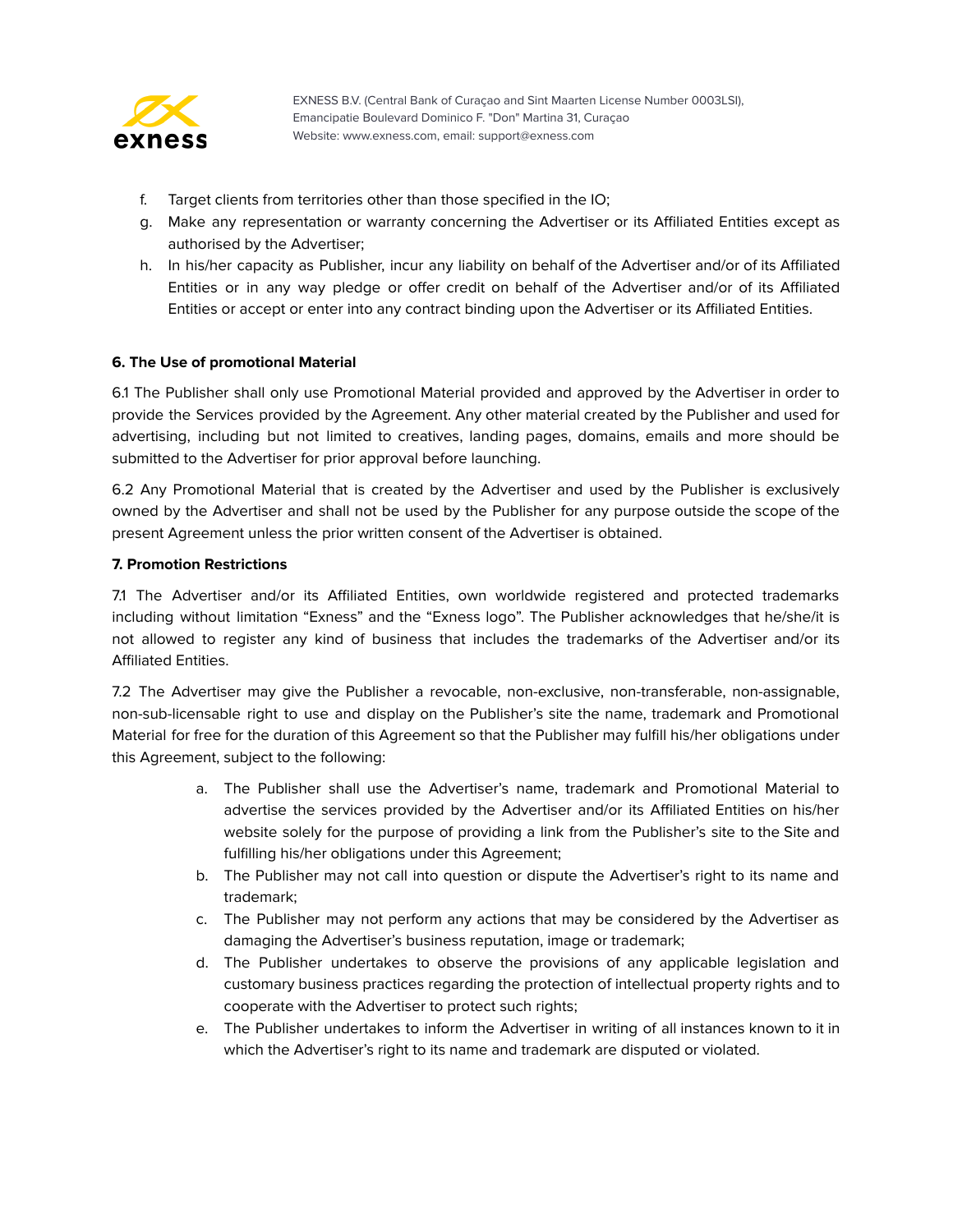

7.3 The Publisher is not permitted to use the Advertiser's and/or its Affiliated Entities' trademark(s) in any paid search activity, whether this is in ad text, copy or display URLs without prior written approval by the Advertiser and/or its Affiliated Entities.

7.4 The Publisher is not permitted to use the Advertiser's and/or its Affiliated Entities' trademark in their ad-copy paid media to advertise on behalf of the Advertiser without the written approval from the Advertiser and/or its Affiliated Entities.

7.5 The Publisher recognizes that the Advertiser holds all rights to the Advertiser's intellectual property and that all intangible assets related to the Advertiser's name and trademark and created as a result of the performance of this Agreement or by other means are the property of the Advertiser.

7.6 The Advertiser may cancel the non-exclusive, non-transferable right to use the Advertiser's name, trademark and Promotional Material for free at any time, at its absolute discretion and without the need to provide any reasons for such cancellation.

7.7 The Publisher undertakes the following:

- to post on the Publisher site specific warnings and disclaimers in relation to the provision of the specific services by the Advertiser and/or its Affiliated Entities;
- to add all Advertiser's brand terms as negative keywords in all paid search activities in order to avoid any broad matching issues;
- to clearly disclose the relationship between the Publisher and the Advertiser in any material produced or used by a Publisher anywhere, including without limitation blogs, publications and news sites, disclosing both non-financial and financial relationships where applicable.

7.8 The Publisher (and the companies which it controls) shall not, directly or indirectly:

- Register or use domains, subdomains, keywords, search terms or other identifiers containing the Advertiser's and/or its Affiliated Entities trademark(s) (a part of the Advertiser's name), the Advertiser's trade names, the Advertiser's name or any words or depictions confusingly similar to any of the aforementioned in any language without the Advertiser's prior written consent;
- Bid on or purchase internet placement rights for a similar domain name or any part or similarities thereof in any manner in any of its advertising, including but not limited to, internet and web advertising;
- Include a similar domain name or any part thereof, or similar variations, translations or misspellings, in the meta tags of any web site code. This includes the meta title, meta keywords or meta description;
- Purchase, obtain or use, directly or indirectly, any keywords from third party platforms so as to redirect traffic to the similar domain name;
- Purchase a similar domain name or any part thereof, or any variations, translations or misspellings thereof, for use in text links, banner ads, pop-up ads or any other type of ad that could be associated with a keyword campaign;
- Use false advertising or in general false and/or fraudulent methods for attracting new Clients online, launching the search engine and leading the search engine users astray, including, but not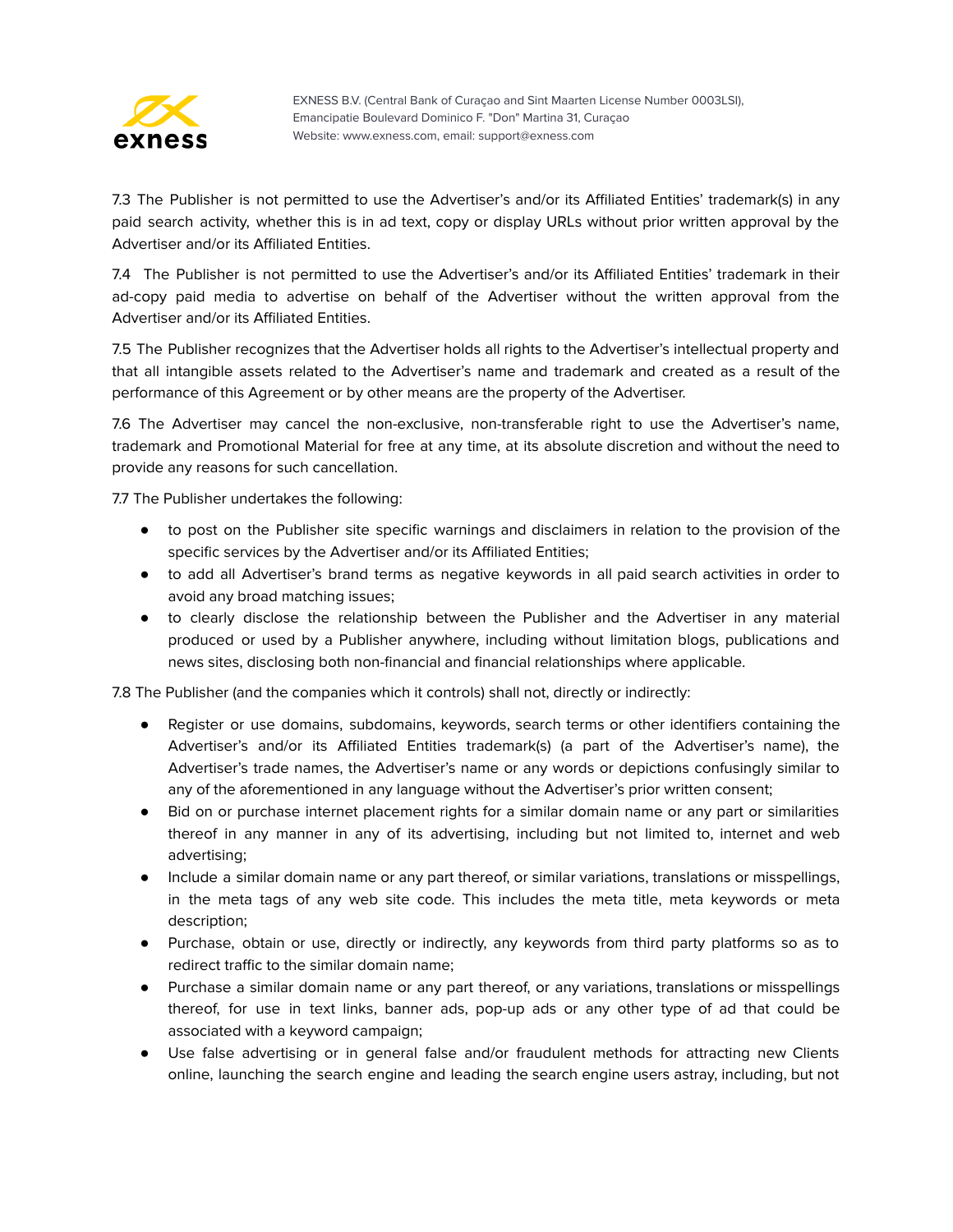

limited to the use of the Advertiser's website URL with a Tracking Link in the contextual advertising systems, knowingly falsely redirecting users to a different website on the Internet;

- Send traffic through automatic redirects on a website page;
- Use ad fraud, including but not limited to impression/click/conversion/data fraud, and fraudulent traffic sources, including but not limited to botnets/toolbars/click farms/other methods of automated/fraudulent traffic such as automated bots and stuffed cookies;
- Use questionable traffic sources including but not limited to parked domains, error pages, juvenile, death & tragedy, sexually suggestive and violent content are not permitted;
- Publish advertisement-like information on websites which contain or link to websites that violate the rules of law, ethics, and morality;
- Publish advertisements with incorrect information about the services offered or with omissions to the non-disclosure provisions of the risks to the Prospective Client;
- Use malicious software with pop-up advertisements or advertisement-like mailings to email addresses without consent to receive said mailings;
- Purchase keywords with reference to Exness and/or other misspellings of the name on pay-per-click search engines to drive traffic to Partner's own website;
- Purchase trademarks which include the word "Exness" in any language;
- Bid or appear on misspells or variations of "Exness" brand searches.
- Attract Potential Clients and/or Introduced Clients via private communication (i.e. private messages on social networks or messengers, personal emails, phone calls or face-to-face communication)

7.9 The Publisher undertakes full responsibility of any legal representation and to pay all relevant fees, costs, expenses and fines in relation to any dispute, claim, action or proceeding relating to the intellectual property rights of the Advertiser and/or its Affiliated Entities arising whatsoever directly or indirectly out of the Publisher's activities, negligence, willful default or fraud or breach of any of its obligations under this Agreement.

## **8. Reporting and Payment**

8.1. Unless otherwise agreed between the Parties, reporting numbers are based on <https://my.exnessaffiliates.com/> dashboard reports of the Advertiser and/or any other databases and/or dashboards that the Advertiser may decide from time to time. The report shall summarize data including but not limited to, the number of registrations and/or actions according to the payment model agreed between the Parties, the amount of payment of the reporting month and other variables of the products.

8.2. If the Advertiser believes that fraud has occurred, it must notify Publisher within a period of two (2) weeks of closing of a lead transaction and provide evidence. Failure of Advertiser to notify Publisher of any fraudulent activity within 2 (two) weeks of closing of lead transaction shall not waive any right or claim of Advertiser against Publisher.

8.3. Without prejudice to the rest of the provisions of the present Agreement, the Advertiser shall process its payment of the previous billing cycle to the Publisher on or before the 31st day of the following month (hereinafter referred to as "monthly payments") in accordance with the payment cycle prescribed in the IO, subject to the provisions of clause 8.4.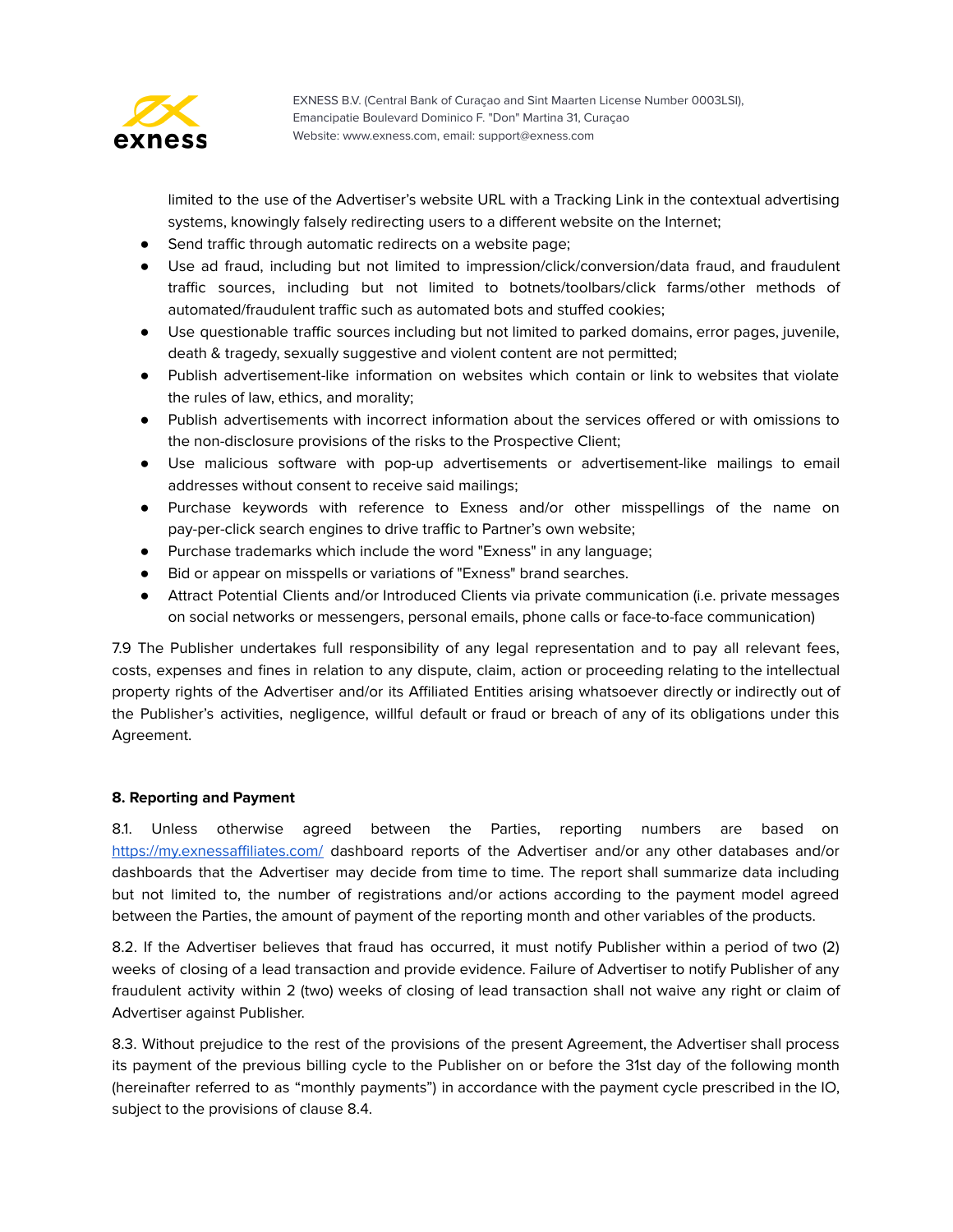

8.4. Moreover, payment of Publisher Commission may be delayed or not be paid or annulled/canceled or suspended in the following circumstances:

- a. If the activity in the Partner Account or any other account managed or controlled by the Publisher or any of the Introduced Clients assigned to the Publisher is considered by the Advertiser as suspicious;
- b. If the Advertiser determines that the Publisher Commission is derived from activity related, directly or indirectly, to fraudulent or illegal or deceptive practices;
- c. The Introduced Client performs actions in bad faith;
- d. If the Partner Account, any account maintained in the name of the Publisher or attracted Introduced Client Account is blocked or placed in the archive in a manner required by sections of this Agreement or the "Temporary Block of the Client Account" and "Inactive and Dormant Client Accounts" of the Client agreement and General Business Terms between the Advertiser and the Client if applicable. The provisions of this clause are applicable to the full period of archiving and/or blocking of Partner Account or any account maintained in the name of the Publisher or Introduced Client linked to the Publisher.
- e. If there is reasonable suspicion by the Advertiser based on direct or circumstantial evidence (as determined by the Advertiser in its sole discretion), that auto-referral activity (that is when the Publisher gets or attempts to get Publisher Commission from referring himself or an otherwise controlled account by the Publisher as an Introduced Client) has occurred, or a reasonable suspicion that the Publisher has allowed relatives, friends and other people he knows to register by his links or do so himself on their behalf;.
- f. If there is reasonable suspicion by the Advertiser based on direct or circumstantial evidence of Fraud Traffic;If the Introduced Clients are not Referred Clients and/or Qualified Traders;
- g. If the Introduced Clients are not Referred Clients and/or Qualified Traders;
- h. If the Publisher failed and/or omitted to introduce at least five (5) Qualified Traders in total within the first three (3) consecutive months from the start of the business relationship with the Advertiser (one-off action);The payment is due in the Probation Period;
- i. The trading volume of all the Qualified Traders introduced by the Publisher is deemed in the Advertiser's sole discretion, disproportionate to the segmented payout.
- j. The Publisher has failed to satisfy any requests from the Advertiser in relation to due diligence and know your customer (KYC) requirements;
- k. Where applicable, the Investor and/or PM Investor deposits in an account type that does not generate Publisher Commission.

8.5. Without prejudice to the rest of the provisions of the Agreement, if the trading and/or other activities of an Introduced Client within the Probation Period, are not deemed satisfactory by the Advertiser and/or any of its Affiliated Entities and the Introduced Client is recognised by the Advertiser as an incentivised user, the payout to the Publisher may be done according to separate offer rates (% on spread).

8.6.The Publisher undertakes to pay all tax, money transfer fees, currency conversion fees, and other mandatory payments applicable to it.

## **9. Restrictions, Amendments and Termination**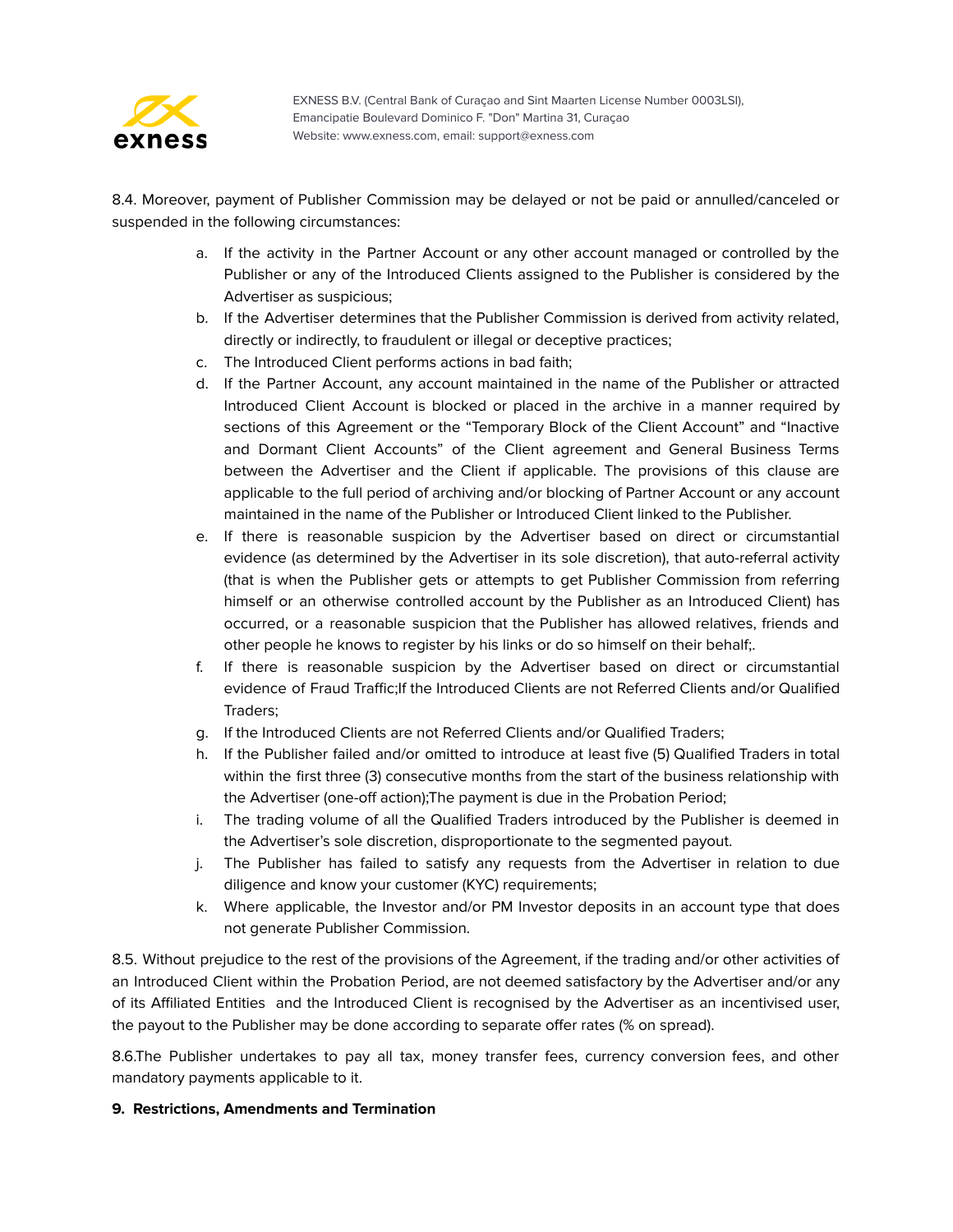

9.1 The Advertiser at its discretion may put restrictions in the operation of the Partner Accounts for any of the following reasons:

- a. If there is any suspicion that the Publisher is involved in any illegal/fraudulent transactions;
- b. If there is a suspicion that the Publisher violates any of the conditions of this Agreement or any term of the Client Agreement between the Advertiser and the Publisher as a Client or any other documents concluded between the Publisher as a Client with the Advertiser.

In the event that the Publisher is also a Client of the Advertiser and any of the aforementioned events occur then the Advertiser may also put restrictions in the operation of any of the accounts in the name of the Publisher.

9.2 The Advertiser has the right to amend the terms of this Agreement, by posting the updated version on any of its Sites, as well as the Publisher Commission at any time with immediate effect without giving any prior notice to the Publisher.

9.3 The Advertiser may terminate the Agreement and the Publisher's status with immediate effect for any of the following reasons:

- a. If the Publisher violates the conditions of the Agreement;
- b. In the event that the Publisher is also a Client of the Advertiser and the Publisher violates any term of the Client Agreement between the Advertiser and the Publisher as a Client or any other documents concluded between the Publisher as a Client of the Advertiser;
- c. If the Advertiser has cause to believe that the Publisher is not putting enough effort into promoting the Advertiser's services.

In the event that the Publisher is also a Client of the Advertiser and any of the aforementioned events occur then the Advertiser may also terminate with immediate effect the Client Agreement between the Advertiser and the Publisher as a Client.

9.4 The Advertiser may terminate the Agreement without cause by giving 48 (forty-eight) hours written notice to the Publisher.

9.5 Where termination of the Agreement and the Publisher's status takes place, the Advertiser shall pay Publisher Commission for all Introduced Clients actually introduced before termination, excluding the instances directly provided for by this Agreement, until the effective termination date. The Publisher shall not be entitled to receive any Publisher Commission from any Introduced Clients generated after the effective termination date.

9.6 Termination of the Publisher's status shall not preclude the Advertiser from subsequently entering into contractual relationships with Introduced Clients introduced by the Publisher.

9.7 The Publisher shall no longer be allowed to use the Advertiser's name and trademark following the termination of the Publisher's status and the Publisher is obliged to return to the Advertiser any Promotional Material.

# **10. Protection Of Personal Data**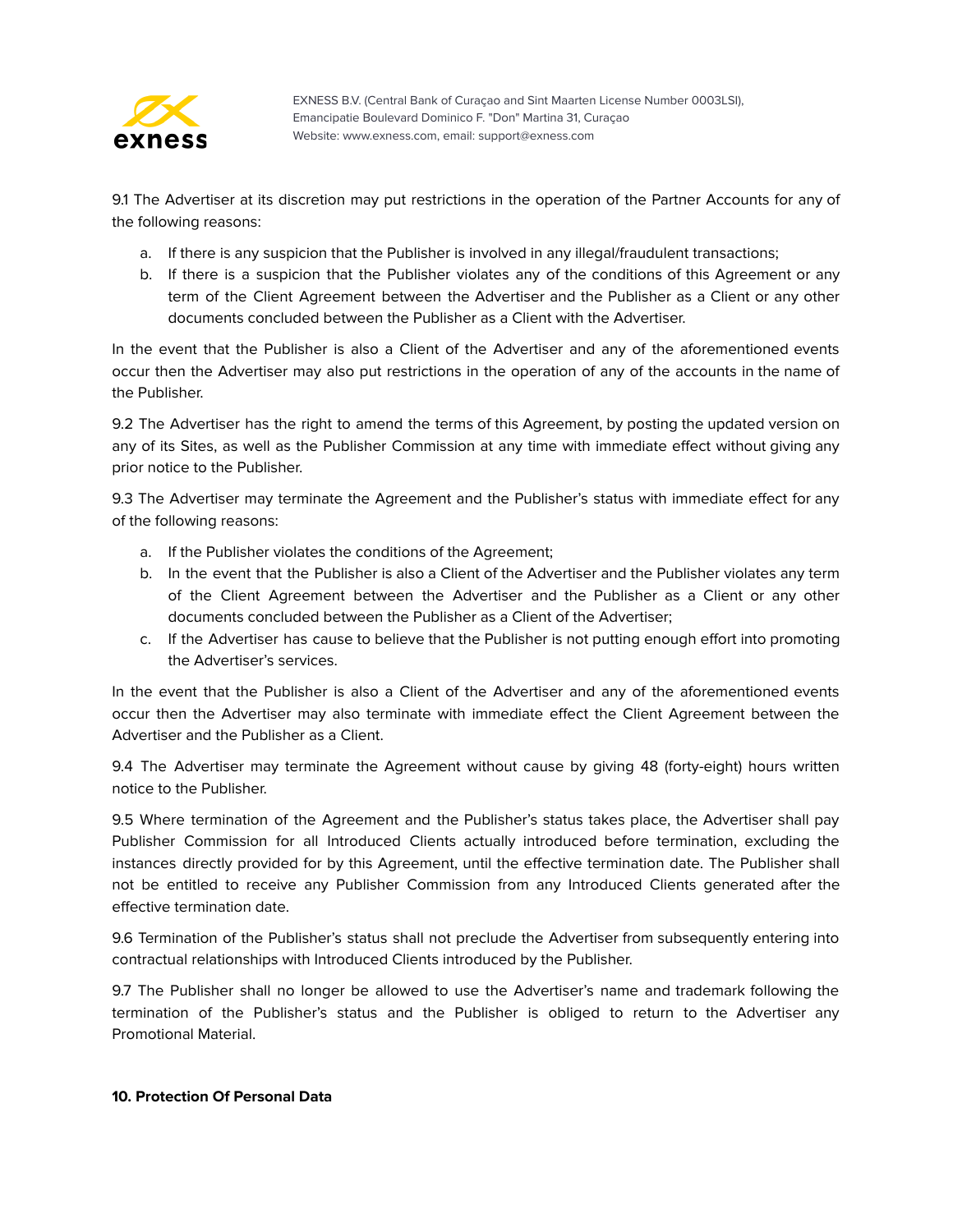

10.1 The Publisher undertakes to observe all provisions of applicable laws and regulations for the protection of personal data for the purpose of fulfilling its obligations under this Agreement.

10.2 The Publisher undertakes full responsibility to pay any fines and/or compensate the Advertiser and/or its Affiliated Entities for any losses arising as a result of its violation of the provisions of laws regulating the protection of personal data indemnify and hold harmless the Advertiser and/or its Affiliated Entities including their directors, officers, employees, shareholders and owners against any and all claims, demands, liabilities, losses, damages, judgments, settlements, costs, fines and expenses insofar as such claims, demands, liabilities, losses, damages, judgments, settlements, costs, fines and expenses arise out of the breach of the present Agreement and/or are based on any claim against the Advertiser derived by the Publisher's activities, negligence, willful default or fraud or breach of any of its obligations under this Agreement.

#### **11. Confidentiality**

11.1 The Parties undertake to hold in confidence all information (both written and oral) that becomes known to the Parties in connection with their performance of this Agreement, both for the duration of the Agreement and after its termination.

11.2 The Publisher shall keep all information relating to the Advertiser and/or its Affiliated Entities and/or their Services and/or the Introduced Clients strictly confidential and shall not disclose the same to any other person or seek to utilise the same in order to obtain any commercial advantage over the Advertiser for itself or any other person or entity.

11.3 In the event of the termination of the Publisher's status, the Publisher shall cease using confidential information which has become known to him or her through the performance of this Agreement and shall return or destroy all such documents or information.

#### **12. Indemnity**

12.1 The Publisher agrees to indemnify the Advertiser and/or its Affiliated Entities and hold the Advertiser and/or its Affiliated Entities, directors, officers, employees and affiliates, harmless from and against any liability, claims, demands, proceedings, costs, damages, expenses (including legal fees) and penalties/fines whatsoever directly or indirectly suffered by them or incurred by them arising out of the Publisher's activities, negligence, willful default or fraud or breach of its obligations under this Agreement and the Advertiser may deduct any amount to indemnify the Advertiser and/or its Affiliated Entities from any outstanding Publisher Commission.

**13. Client Complaints**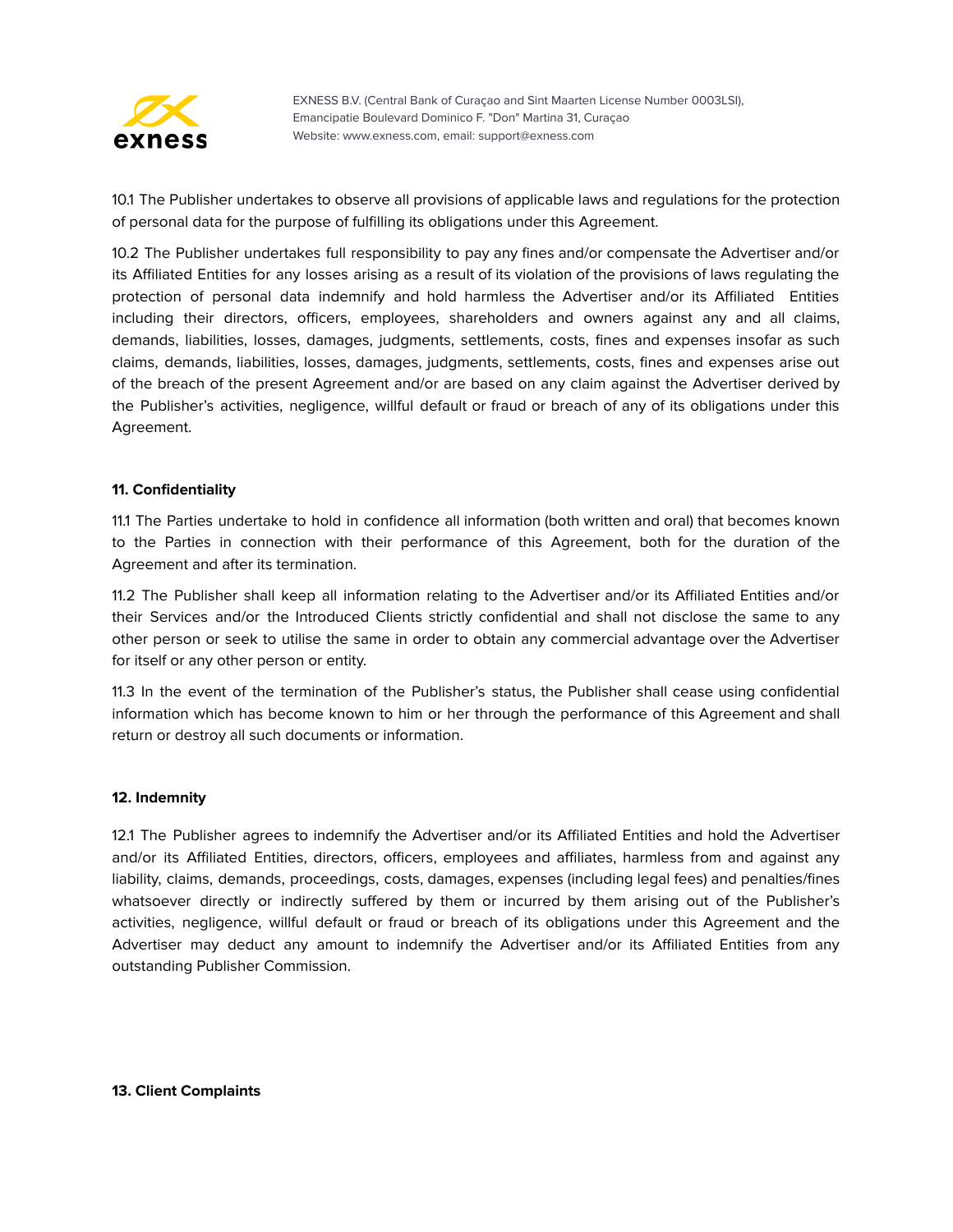

13.1 The Publisher will promptly inform the Advertiser by telephone and in writing, of any complaint against the Advertiser and/or any of its Affiliated Entities that Publisher may come across. Upon Advertiser's request the Publisher shall submit a full and detailed report with any supporting documents relating to the complaint within five (5) days of receiving the complaint.

13.2 The Publisher agrees to notify the Advertiser of any written complaint received from any Introduced Client which relates to any function that the Publisher has undertaken and, in the event, the Publisher agrees action is necessary, it undertakes to take reasonable steps to amend its procedures to avoid the occurrence of similar complaints in the future.

## **14. Notices**

14.1 For the purposes of this Agreement, "writing" or "written notice" is defined as handwritten or typed text that is sent or received by email.

14.2 Any notice hereunder shall be in writing and deemed to have been duly given from the moment the email is sent to the below email addresses for the Advertiser or to the last email address provided by the Publisher to the Advertiser.

Advertiser: [affiliates@exness.com](mailto:affiliates@exness.com)

#### **15. Entire Agreement**

15.1 This Agreement, together with any documents referred to in it, constitutes the whole agreement between the Parties relating to its subject matter and supersedes any prior drafts, agreements, undertakings, representations, warranties and arrangements of any nature, whether in writing or oral, relating to such subject matter.

#### **16. Severability**

16.1 Should any part of this Agreement be held by any court of competent jurisdiction to be unenforceable or illegal or contravene any rule, regulation or by law of any market or regulator, that part shall be deemed to have been excluded from this Agreement from the beginning, and this Agreement shall be interpreted and enforced as though the provision had never been included and the legality or enforceability of the remaining provisions of the Agreement or the legality, validity or enforceability of this provision in accordance with the law and/or regulation of any other jurisdiction, shall not be affected.

#### **17. Assignment**

17.1 The Advertiser may at any time assign to a third party any or all of its rights, benefits or obligations under this Agreement or the performance of the entire Agreement subject to providing at least five (5) business days prior written notice to the Publisher. This may be done, without limitation, in the event of merger or acquisition of the Advertiser with a third party, reorganisation of the Advertiser, upcoming winding up of the Advertiser, or sale or transfer of all or part of the business or the assets of the Advertiser